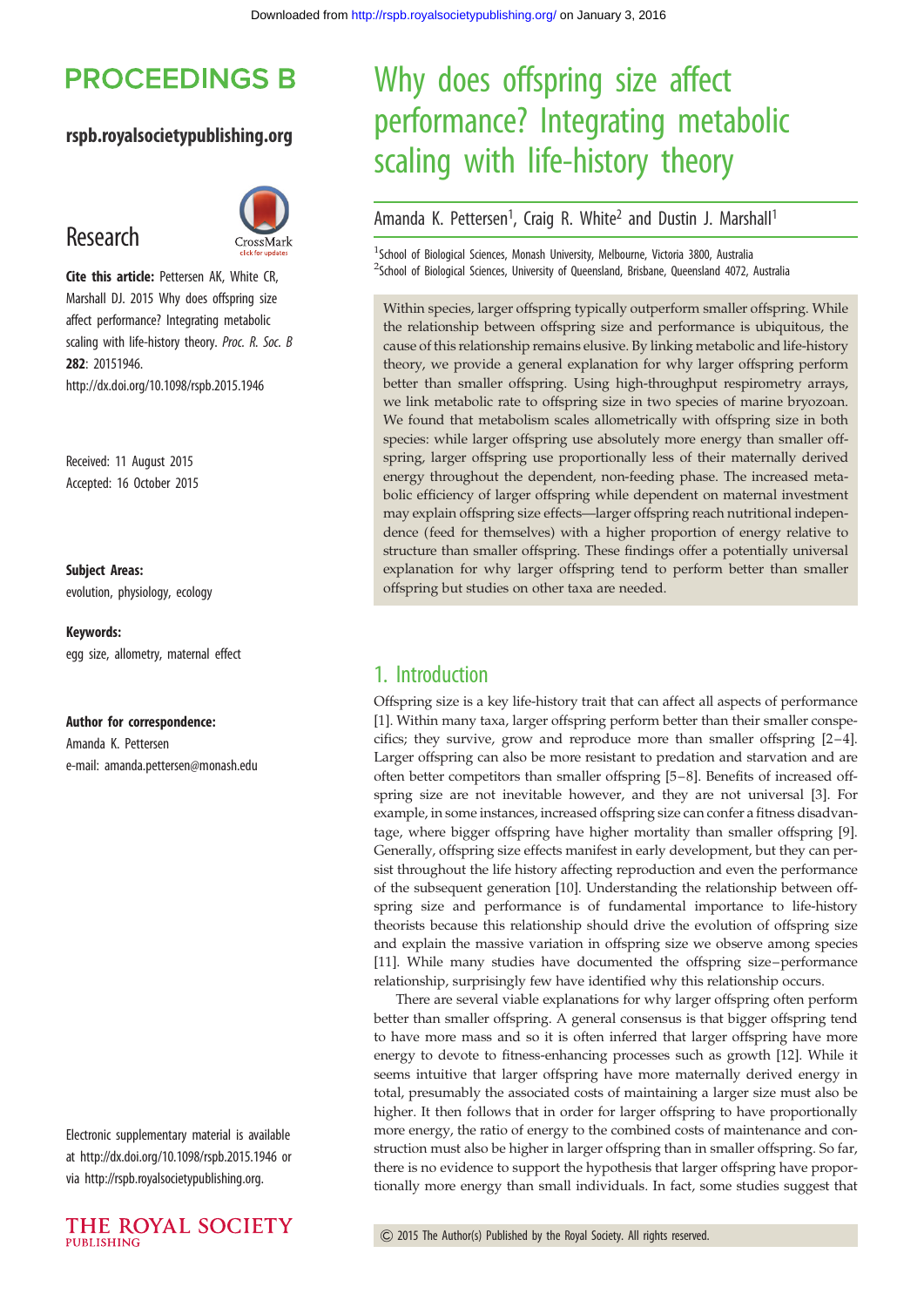2

larger offspring have lower levels of mass relative to volume and should have relatively less surplus energy [\[13,14](#page-7-0)]. Another potential explanation for the offspring size–performance relationship is the scaling of offspring size with structural components, such as feeding structures, which may allow larger offspring to better assimilate resources [[15,16](#page-7-0)]. Several studies have also shown that larger hatchling size reduces susceptibility to predation [[6,9,17](#page-7-0)], however there are exceptions [\[18,19](#page-7-0)]. While these explanations are all plausible, they are unlikely to provide any common explanation for the effects of offspring size on performance across taxa; instead, their relevance will vary according to trophic mode and life history [\[20](#page-7-0)]. One explanation that has received little attention, although common to all organisms, is the interaction between offspring size and metabolic scaling.

Metabolic scaling with body size is one of the most ubiquitous and contentious relationships in biology. While there are many competing explanations for metabolic scaling with size and much controversy (see, for example, [[21\]](#page-7-0) for a recent review), there is a consensus that increases in mass rarely result in perfectly proportional increases in metabolism, rather the scaling exponent relating mass to metabolism is often less than 1 [[22](#page-7-0)–[24](#page-7-0)]. Because metabolic scaling with size is allometric, larger organisms have lower mass-specific metabolic rates than smaller organisms both within and among species [[25](#page-7-0)]. The extent to which metabolic rate scales with size changes considerably among individuals and throughout ontogeny, and the causes for these changes are unclear [\[26](#page-7-0)]. To date, most intraspecific studies have examined ontogenetic scaling and measured how metabolic rate scales with size as animals grow, usually by comparing large and small individuals of different ages or by experimentally manipulating individuals to create size gradients [[27](#page-8-0)–[31\]](#page-8-0). Many of these types of studies have found isometric or near-isometric scaling in the early life history [\[32,33](#page-8-0)], especially for pelagic species and life stages [\[34](#page-8-0)] but they confound size for age and developmental stage. An alternative and preferable approach to ontogenetic scaling is the examination of static scaling (e.g. [[35](#page-8-0)–[37\]](#page-8-0)), where the relationship between metabolic rate and body size is examined for animals at the same age and developmental stage, by comparing individual metabolic rates across a naturally varying size range [\[38,39](#page-8-0)]. The general implications of static allometry remain the same for life-history theory; smaller individuals should have greater energy expenditure for a given mass than larger individuals [\[23](#page-7-0)].

Despite the likely implications of metabolic scaling for offspring size evolution, we are aware of only one study that has explored the interaction between natural offspring size variation and static metabolic scaling. Kinoshita et al. [[40\]](#page-8-0) found an allometric relationship between body mass and metabolic rates of ephyra larvae where mass variation was obtained through measurements of one to multiple individuals per respiration container. Technological innovations now provide higher throughput arrays with more sensitive equipment such that much higher levels of replication using individual offspring as replicates is now possible, and should provide more precise estimates of the relationship between offspring size and metabolic rate. This is the first study to measure static metabolic scaling for individual offspring. Here, we determine the static metabolic scaling exponents across natural variation in offspring size for two marine invertebrates, Bugula neritina and Watersipora subtorquata, repeating this at multiple

stages of development until individuals reach the stage of independence (where offspring commence feeding and no longer rely on maternally supplied energy provisioning). Offspring size effects in these species have been well studied; larger offspring produce colonies that have higher survival, growth rates and reproductive output [[41,42\]](#page-8-0). We then estimate the total energy use of maternal energy provisioning for different sizes of offspring in order to determine how energy use to independence scales with offspring size.

## 2. Material and methods

#### (a) Experimental overview

To understand how metabolic theory can be used as a potential explanation for the offspring size– fitness relationships central to life-history theory, it is important to understand the extent to which metabolism scales with offspring size. In order to do this, we (i) used measurements of volume and density of individual larvae to obtain estimates of offspring mass (details in electronic supplementary material, M1), (ii) measured the rate of oxygen consumption  $(\dot{V}_{O_2})$  as a proxy for metabolic rate for individual offspring within a naturally occurring size range. We then (iii) calculated the total energy use as a proportion of the supplied energy throughout the dependent phase in order to determine the magnitude to which offspring size dictates energy consumption. Non-feeding offspring, which rely completely on a mother's allocation of energy supplies (which we assume is proportional to offspring mass), offer us the best study organism to examine the scaling of maternally provisioned energy use in offspring, as sources of external energy supply do not need to be considered. Thus, depending on the environment post-release, non-feeding offspring often reach a stage of independence with significantly depleted energy. Energy use is therefore of key importance to the fitness of both offspring and mother.

#### (b) Study species, collection and measurement of offspring size

Two marine bryozoans, the arborescent B. neritina and encrusting W. subtorquata, represent two subtidal species abundant in shallow temperate and tropical waters. Colonies brood larvae in either specialized chambers called ovicells (B. neritina) or on the body wall (W. subtorquata) for approximately one and two weeks, respectively [\[4,5](#page-7-0)]. The released, non-feeding larvae are competent to settle and begin metamorphosis immediately but in the field, settlement can be delayed for more than 24 h [[43](#page-8-0)]. We define the dependent phase as commencing with release of larvae, up until the postsettlement period once metamorphosis is complete and the feeding structure (the lophophore) is fully developed. During the dependent phase, offspring are completely reliant on maternally provided energy, although it has been suggested that they may uptake dissolved organic matter (DOM; [[44\]](#page-8-0)). However, for B. neritina at least it has been shown that larvae do not use significant amounts of DOM and studies on the effect of extending the larval duration support this [\[45,46\]](#page-8-0). The duration of post-settlement metamorphosis is independent of larval size and lasts approximately 2–5 days, depending on temperature (A. K. Pettersen 2014, unpublished data).

Sexually mature colonies of B. neritina and W. subtorquata were collected at Royal Brighton Yacht Club in Victoria, Australia (37°54'18.9" S, 144°58'48.3" E) and Blairgowrie Yacht Squadron, Victoria, Australia (38°21'20.4" S, 144°46'24.8" E), respectively, during January to February 2014. Five colonies were then spawned using standard procedures [\[41](#page-8-0)]: following the maintenance of colonies in an aerated seawater system for 2-3 days at 17.5°C, colonies were exposed to bright light to stimulate larval release.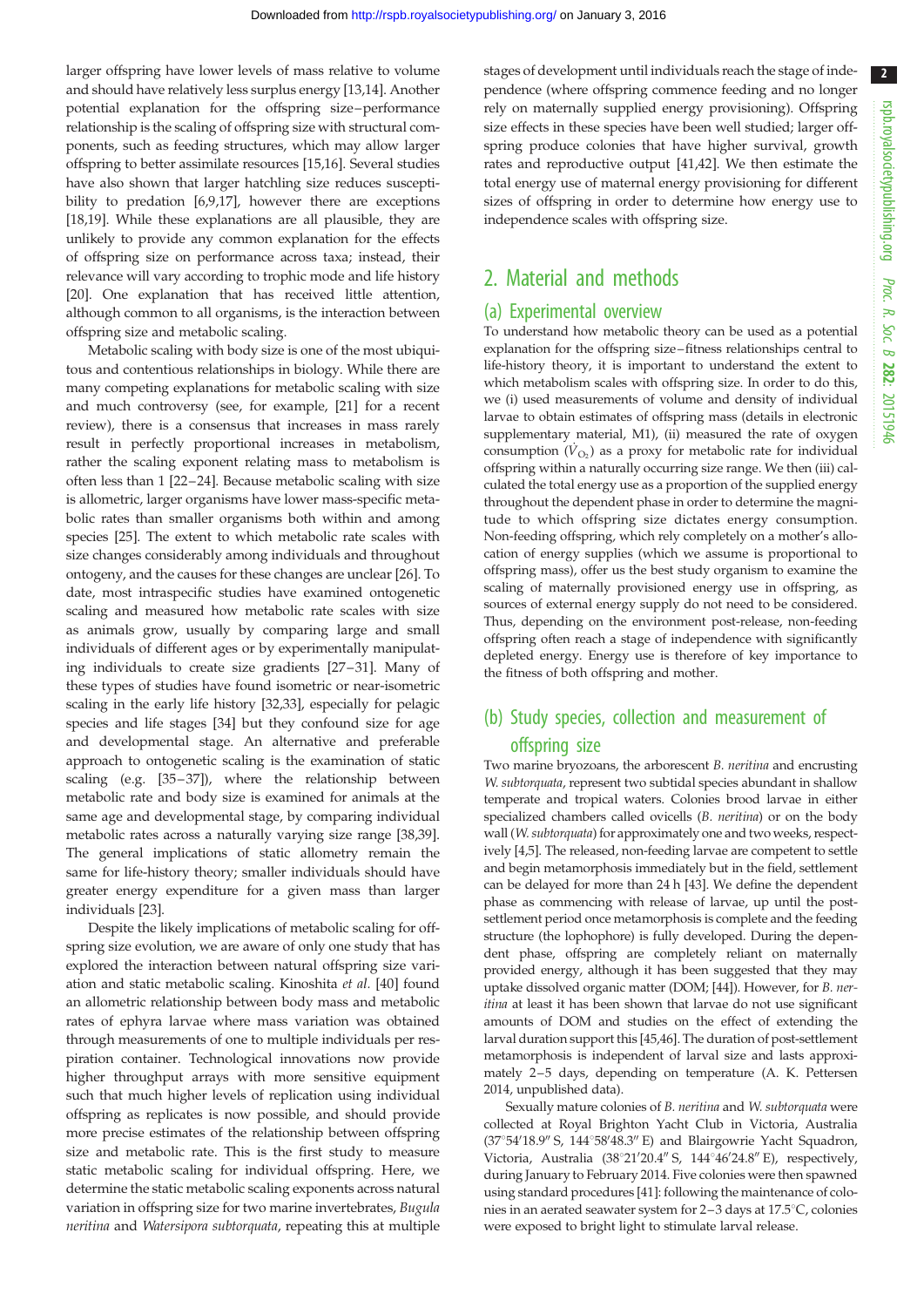Upon release, larvae were haphazardly sampled for measurement of body area then either introduced directly into individual respiration vials or allowed to settle onto roughened acetate sheets that were cut out and placed into vials. However, for W. subtorquata settlers, body area of 24-h-old settlers was used as it has been shown to provide a good predictor of larval size [\[42\]](#page-8-0). Body areas of larvae were determined for both larval and settler experiments using standard techniques developed previously [[41](#page-8-0)]. Larvae and settlers were photographed with a Moticam 5 digital camera (Motic, Hong Kong, China) mounted on a dissecting microscope and body area was estimated using image analysis software (IMAGEJ, 1.47v). Larvae were positioned such that the cillial groove was facing directly upwards, and length of the ciliated groove and the body area were measured to the nearest micrometre. Pilot studies of this method indicated that measurement error in larval size is small; measurement error accounted for 0.8% and 4.4% of all variation in offspring size in B. neritina and W. subtorquata, respectively, and this low error was also observed in the experimental measurements. In other words, the repeatability of our measures was 99.2% for B. neritina and 95.6% for W. subtorquata, reflecting an intraclass correlation coefficient of 0.995 and 0.977, respectively, and suggesting that measurement error accounted for very little variation in our estimates of body size. For a detailed account of how offspring mass and energy content were determined, see electronic supplementary material, M1.

## (c) Metabolic scaling exponents: fluorescence-based oxygen measurements  $(\dot{V}_{0_2})$  and conversion to metabolic rate (mJ  $h^{-1}$ )

The rate of oxygen consumption  $(\dot{V}_{\text{O}_2})$  was measured as a proxy for metabolic rate for larvae and two post-settlement stages of B. neritina and W. subtorquata. Oxygen consumption was measured using a 24-channel PreSens sensor dish reader (Sensor Dish Reader SDR2, PreSens), with 24-chamber glass micro plate (200  $\mu$ l) (Loligo Systems Aps, Tjele, Denmark) according to standard techniques [\[47,48](#page-8-0)]. Individual larvae or settlers were placed in a glass vial containing  $0.2 \mu m$  filtered seawater and a non-consumptive  $O_2$ sensor spot and  $\dot{V}_{\text{O}_2}$  was calculated from the rate of change of  $O_2$  saturation  $(m_a; \, ^0\!\!/\mathrm{h}^{-1})$  as  $\dot{V}_{O_2} = -1$   $(m_a - m_b/100)$   $V\beta_{O_2}$  (as per [[26](#page-7-0)]), where  $m_b$  is the rate of change of  $O_2$  saturation for blank vials containing no larvae or in the case of settlers, only acetate (%h<sup>-1</sup>),  $\beta_{\text{O}_2}$  is the oxygen capacitance of air-saturated (AS) seawater at  $17.5^{\circ}$ C (5.8 ml  $1^{-1}$ ; [[49](#page-8-0)]) and *V* is water volume (chambers were  $2.0 \times 10^{-4}$  l, and water volume was calculated by subtracting the volume of acetate and animals). Four blank vials were recorded simultaneously to account for microbial oxygen consumption, and sensor spots were calibrated with AS seawater (100% AS) and water containing 2% sodium sulfite (0% AS). All  $\dot{V}_{\text{O}_2}$  measurements were conducted in a dark, constanttemperature room at 17.5°C. For  $\dot{V}_{\text{O}_2}$  measurements for larvae, oxygen concentration in the vials was recorded over 30 min (we used a short period to ensure no larvae began settlement while in the chambers). For settlers, oxygen concentration was recorded over 3 h at two different stages of development prior to completing metamorphosis and development of the lophophore (from here on, designated early and late). Pilot studies showed no systematic differences in the duration of metamorphosis associated with offspring size. Hence,  $\dot{V}_{\text{O}_2}$  for all metamorphosing individuals was measured at two discrete times; 0 h and 24 h for B. neritina and W. subtorquata was measured at 0 h and 54 h post-settlement to represent the start and mid-point of the post-settlement-dependent phase. Each experimental run consisted of simultaneous  $\dot{V}_{\text{O}_2}$ measurements for 20 individuals recorded at three development stages (larval, early and late stage). To determine the rate of energy expenditure by different sized offspring,  $\dot{V}_{\text{O}_2}$  ( $\mu$ l h<sup>-1</sup>) was

converted to metabolic rate (mJ  $h^{-1}$ ) using the calorific conversion factor of 20.08 J ml<sup>-1</sup> O<sub>2</sub> [[50](#page-8-0)].

All data were analysed in a log–log framework. Due to various logistical limitations (for a detailed description of the analytical approach, see electronic supplementary material,M2), scaling exponents and coefficients for larvae were analysed independently to those of the post-settlement stages (early and late) for both species. A repeated-measures ANCOVA approach was taken for measuring the same individual settlers throughout the early and late stages. As different individuals were measured for the larval stage, a linear mixed-effects ANCOVA was used to determine whether differences existed between larval and settler stage metabolic rates. All analyses included the random effect of Experimental Run and all possible interactions with stage and  $log_{10}$  mass. A standard ANCOVA framework rather than RMA approach was used as the error structure of our data was not suited to RMA (see the electronic supplementary material for details).

#### (d) Predicting proportional energy use from offspring size

In order to calculate the proportional energy use for offspring of different sizes, we parametrized the power relationship between mass (*M*) and metabolic rate (MR), where  $MR = aM^b$ . Using the coefficients (a) and scaling exponents (b) estimated by our experiments, combined with the approximate length of time spent in each stage, we were able to predict total energy consumption throughout the dependent or non-feeding stage of development.

To determine whether the energy difference between large and small offspring was substantial, such that it may affect settlement success or post-settlement survival, we compared the proportional energy use for offspring at the extremes of our observed size distribution. We calculated energy use by offspring across an approximately threefold difference in size (see electronic supplementary material, S1), which reflects the size range of offspring in natural populations of these species [[41,42\]](#page-8-0).

#### 3. Results

#### (a) Metabolic scaling exponents

Allometric scaling relationships of metabolic rate were observed for both species and across all developmental stages [\(table 1\)](#page-3-0), where the scaling exponents were significantly different from both 0 and 1 ( $p < 0.05$ ). For offspring in both species, there was a significant development-stage effect where overall metabolic rate was highest during the larval phase in B. neritina and lowest in the early settler stage (tables [2](#page-4-0) and [3\)](#page-4-0). Conversely, metabolic rate overall increased through ontogeny in W. subtorquata (tables [2](#page-4-0) and [3\)](#page-4-0). For W. subtorquata, no interaction between stage and mass was detected; therefore, a single scaling exponent was obtained for all three stages. For B. neritina, the slopes among the early and late settler stages were found to be significantly different ([table 2](#page-4-0)) and therefore separate scaling exponents were obtained for each stage. For each analysis, there were significant effects of experimental run for the pooled larvae and early-stage settlers of *B. neritina* [\(table 1\)](#page-3-0) and for late-stage settlers of B. neritina ([table 2\)](#page-4-0). There was also a significant effect of experimental run for the pooled larvae, early-stage and latestage settlers of W. subtorquata ([table 3\)](#page-4-0). We found no support for fitting a random-slopes model (i.e. no significant run  $\times$ mass effect was detected), but there was significant amongrun variation in the intercept of the relationship between size and metabolic rate (tables [2](#page-4-0) and [3](#page-4-0)). This run-associated

3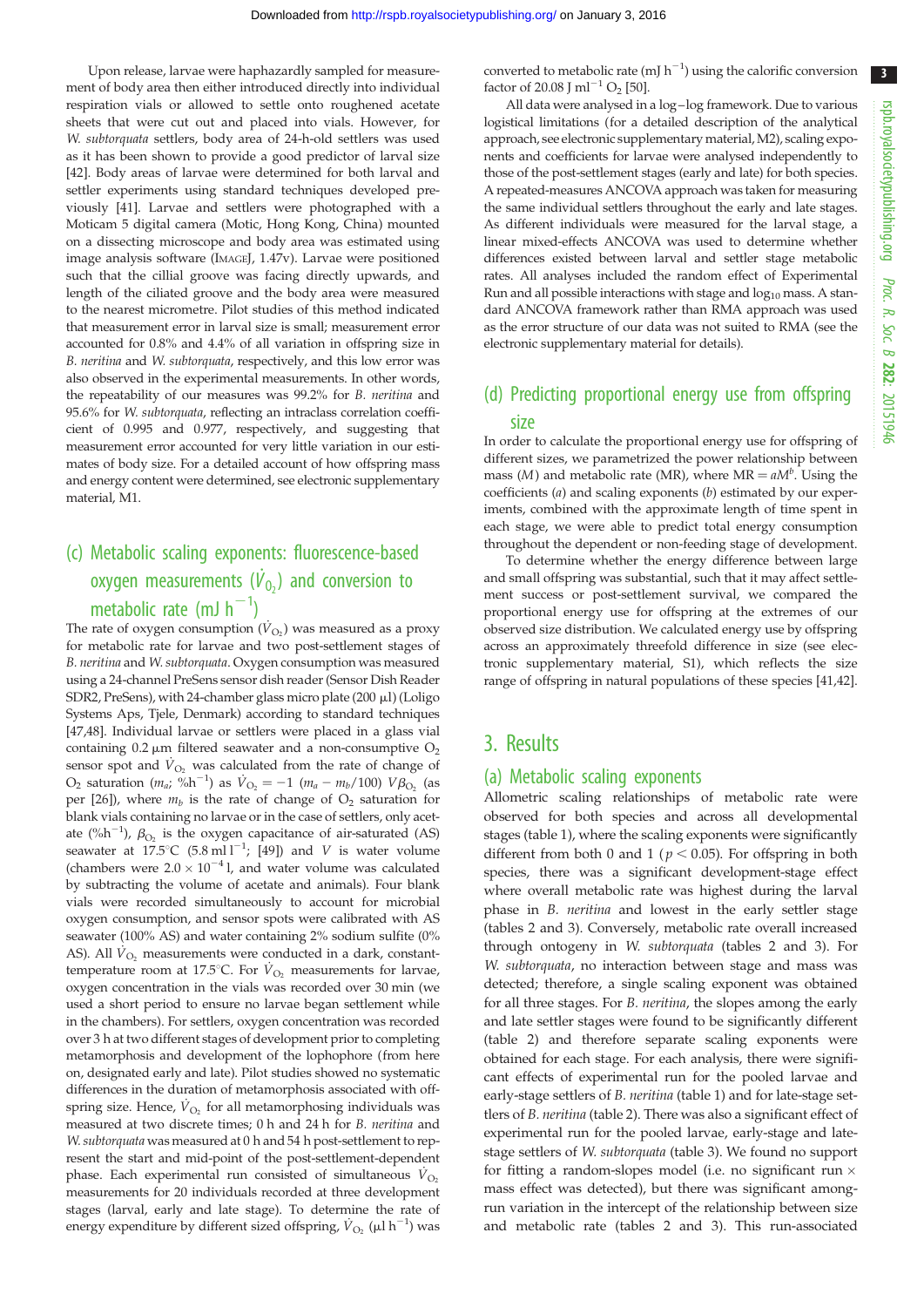<span id="page-3-0"></span>Table 1. Summary of scaling exponents and coefficients (  $\pm$  s.e.) for metabolic rate and mass of the development stages of *B. neritina* and *W. subtorquata*, using a log-log transformed linear relationship, where log<sub>10</sub> metabolic rate  $\parallel$  $b \times$  log<sub>10</sub> mass  $\boldsymbol{+}$  $+a$  . Wald tests were used to determine whether the scaling exponent (*b*) was significantly different from both 0 and 1. Early stage ¼ $= 0$  h post-settlement. Late stage for  $B$ . neritina ¼ 24 h post-settlement, for W. subtorquata W. subtorquata  $=$  54 h post-settlement. 54 h post-settlement.

|                     | <b>B.</b> neritina   |                       |                      |                               |      | N. subtorquata       |                                                                          |        |        |      |
|---------------------|----------------------|-----------------------|----------------------|-------------------------------|------|----------------------|--------------------------------------------------------------------------|--------|--------|------|
| species             | coefficient (a)      | scaling exponent (b)  | $-1$ o $<$ d anjer-d | <b>p</b> -value $b < 1$ $R^2$ |      | coefficient (a)      | scaling exponent (b) $p$ -value $b > 0$ and $p$ -value $b < 1$ and $R^2$ |        |        |      |
| developmental stage |                      |                       |                      |                               |      |                      |                                                                          |        |        |      |
| larvae              | $-1.15 \ (\pm 0.14)$ | <br>$0.76 (\pm 0.11)$ | $\leq 0.01$          | < 0.05                        | 0.75 | $-1.08 \ (\pm 0.15)$ | $0.66 (\pm 0.11)$                                                        | < 0.01 | < 0.01 | 0.62 |
| early               | $-1.66 (\pm 0.13)$   | $0.76 (\pm 0.11)$     | < 0.01               | < 0.01                        | 0.75 | $-1.34 \ (\pm 0.15)$ | $0.66 (\pm 0.11)$                                                        | < 0.01 | < 0.01 | 0.62 |
| ate                 | $-0.77(+0.11)$       | $0.29 (+ 0.10)$       | < 0.01               | $\leq 0.01$                   | 0.29 | $-0.89 \ (\pm 0.15)$ | $0.66 (+0.11)$                                                           | < 0.01 | < 0.01 | 0.62 |
|                     |                      |                       |                      |                               |      |                      |                                                                          |        |        |      |

variation could stem from multiple sources (phenotypic and genetic differences among colonies, temporal effects). Crucially however, the relationship between mass and metabolic rate was constant among all runs, so our principle findings hold across colonies and times.

#### (b) Predicting proportional energy use from offspring size

The coefficient and scaling exponent values obtained from the linear model of  $log_{10}$  transformed data for each developmental stage were then used to predict metabolic rate according to the power function  $MR = aM^b$  [\(figure 1\)](#page-5-0). The predicted metabolic rate was then multiplied by the average amount of time spent at each developmental stage based on previous observations (B. neritina; larval stage 0.5 h, early stage 24 h, late stage 30 h, W. subtorquata; larval stage 0.5 h, 54 h, 52 h) to obtain total energy consumption from release as larvae until the completion of metamorphosis and development of the feeding structure. The predicted total energy use by the smallest observed B. neritina offspring of 6.7  $\mu$ g was 11.2 mJ, while the largest offspring with a mass of 24.5  $\mu$ g uses only 19.4 mJ. For W. subtorquata, the smallest offspring of  $9.3 \mu$ g uses  $39.9 \text{ m}$ , and the largest offspring of 25.3 ug uses 77.2 mJ by the end of the dependent phase. Thus, where a large offspring is twice the mass of a small offspring, it consumes only 1.3 times the energy in B. neritina and 1.5 times the energy in W. subtorquata than that of a small offspring in reaching a stage of independence.

Using carbon content values reported by Wendt [[45\]](#page-8-0), the energy density for *B. neritina* was found to be  $3.85 \times 10^{-6}$  µg µm<sup>-3</sup>. As a proportion of known energy content extrapolated from Wendt [[45](#page-8-0)], we can compare proportional energy use for the natural size range we found in this species. The smallest observed *B. neritina* larvae  $(6.7 \mu g)$ will use 46.7% of maternal energy provisioning, while the largest observed offspring  $(24.5 \mu g)$  will use only 22.1% of its supplied energy to reach independence. For W. subtorquata, the oxygen consumption rate increased twofold through development and total energy use was over 3.5 times that of B. neritina such that energy density must be higher. Based on our estimate of offspring energy density of  $7.78 \times$  $10^{-6}$   $\mu$ g  $\mu$ m<sup>-3</sup>, as a proportion of total energy supply, the smallest offspring  $(9.3 \mu g)$  would use 60.6% total energy compared with 43.2% of total energy for the largest offspring  $(25.3 \mu g)$  to reach independence.

#### 4. Discussion

#### (a) Allometric scaling of metabolism and the benefits of increased offspring size

We found that when offspring depend entirely on maternal resources to complete metamorphosis and burn around 30–50% of their total energy content, larger offspring have much lower relative metabolic rates than their smaller conspecifics. Both B. neritina and W. subtorquata show strong relationships between offspring size and post-metamorphic performance—bigger larvae survive better and reproduce more as colonies [[41](#page-8-0),[42\]](#page-8-0). The allometric scaling of metabolic rate with offspring size may explain this relationship. We found that the metabolic dynamics of small and large offspring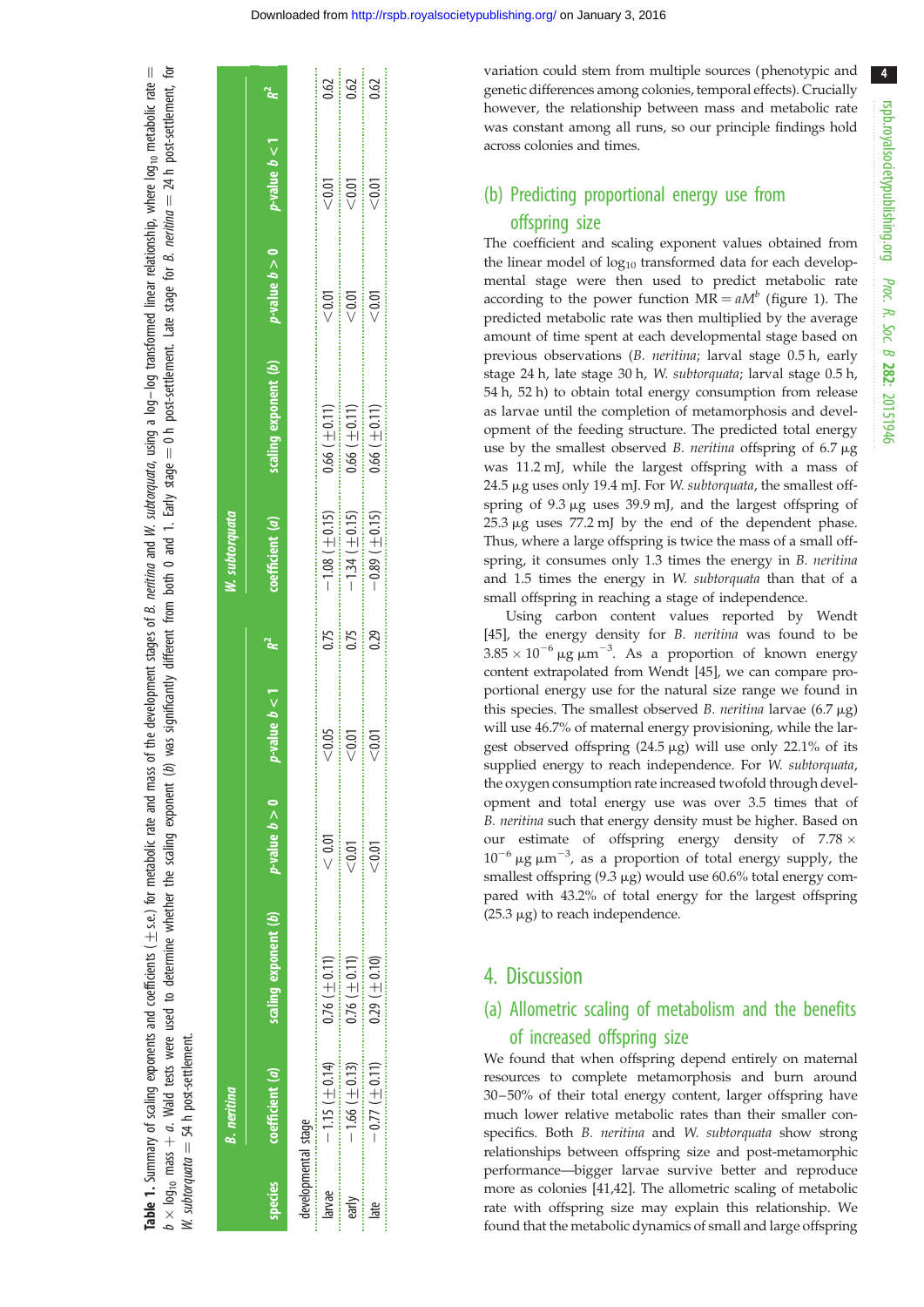5

<span id="page-4-0"></span>Table 2. Repeated-Measures analysis for the longitudinal study between  $log_{10}$  metabolic rate and  $log_{10}$  offspring mass. Metabolic rate for the same individuals of B. neritina and W. subtorquata was measured at two distinct post-settlement development stages; early and late (d.f. presented as num d.f., den d.f.).

|                                                                    | <b>B.</b> neritina |              |                 |                 |      | W. subtorquata |            |                 |  |  |
|--------------------------------------------------------------------|--------------------|--------------|-----------------|-----------------|------|----------------|------------|-----------------|--|--|
| species                                                            | d.f.               | mean squares | <i>F</i> -ratio | <i>p</i> -value | df.  | mean squares   | $F$ -ratio | <i>p</i> -value |  |  |
| between subjects                                                   |                    |              |                 |                 |      |                |            |                 |  |  |
| $log_{10}$ mass                                                    | 1184               | 1.04         | 37.38           | $<$ 0.01 $\,$   | 1.50 | 0.35           | 21.31      |                 |  |  |
| experimental run                                                   | 11 184             | 0.08         | 2.76            | < 0.01          | 3,50 | 0.20           | 12.02      | 0.01 >          |  |  |
| $log_{10}$ mass $\times$ experimental run                          | 11 173             | 0.03         | 0.94            | 0.50            | 3,47 | 0.01           | 0.28       | 0.84            |  |  |
| within subjects                                                    |                    |              |                 |                 |      |                |            |                 |  |  |
| stage                                                              | 1184               | 0.49         | 31.19           |                 | 1.47 | 0.09           | 4.78       | 0 O:            |  |  |
| stage $\times$ log <sub>10</sub> mass                              | 1184               | 0.17         | 11.05           | < 0.01          | 1.47 | 0.02           | 1.21       | 0.28            |  |  |
| stage $\times$ experimental run                                    | 11 184             | 0.01         | 0.70            | 0.73            | 3,47 | 0.01           | 0.66       | 0.58            |  |  |
| stage $\times$ log <sub>10</sub> mass $\times$<br>experimental run | 11 173             | 0.01         | 0.81            | 0.63            | 3,47 | 0.01           | 0.54       | 0.66            |  |  |

Table 3. Linear mixed-effects model for cross-sectional study between  $log_{10}$  metabolic rate and  $log_{10}$  offspring mass. Metabolic rate was measured for different individuals of B. neritina and W. subtorquata at two development stages; larval and early post-settlement stage.

|                                           | <b>B.</b> neritina (larval and early<br>stages) |       |                 | <b>B.</b> neritina (late stage) |       |                 | W. subtorquata (larval, early<br>and late stages) |       |  |
|-------------------------------------------|-------------------------------------------------|-------|-----------------|---------------------------------|-------|-----------------|---------------------------------------------------|-------|--|
|                                           | d.f.                                            |       | <i>p</i> -value | df.                             |       | <i>p</i> -value | d.f.                                              |       |  |
| $10q_{10}$ mass                           |                                                 | 39.21 | $<$ 0.01        |                                 | 657   | $<$ 0.01        |                                                   | 24 50 |  |
| experimental run                          |                                                 | 19.41 | $<$ 0.01        |                                 | 27.25 | $<$ 0.01        |                                                   | 22.65 |  |
| stage                                     |                                                 | 37.07 | $<$ 0.01        |                                 |       |                 |                                                   | 11 93 |  |
| $log_{10}$ mass $\times$ experimental run |                                                 |       | በ 65            |                                 | በ በና  | በ ጸ3            |                                                   |       |  |
| $log_{10}$ mass $\times$ stage            |                                                 | 0.21  | 0.65            |                                 |       |                 |                                                   |       |  |
| stage $\times$ experimental run           |                                                 |       |                 |                                 |       |                 |                                                   |       |  |
| stage $\times$ experimental<br>$10q_{10}$ |                                                 |       |                 |                                 |       |                 |                                                   |       |  |

are very different: on an absolute scale, larger offspring use more energy sourced from the mother than smaller offspring; however, on a relative scale (i.e. per unit of body mass), larger offspring use less energy than smaller offspring. In effect, larger offspring are more metabolically efficient during the key phase of dependence on maternal energy, whereas smaller offspring could be regarded as more wasteful. Hence, larger offspring not only reach nutritional independence with absolutely more energy, but also with relatively more energy because, relative to structural components of size, they use fewer resources during the phase in which they depend on maternal resources. Note that this increased efficiency of larger offspring will occur regardless of the initial composition of smaller and larger larvae. For example, different sized larvae could have different proportions of lipid (although this is unlikely given larval sizes were all of similar density in each species), which would affect the final energy content of different sized offspring, but would not alter our finding that larger larvae burn proportionally less of their reserves.

In a previous study, Sinervo [\[12](#page-7-0)] alluded to a potential metabolic mechanism for the observed relationship between offspring size and performance in lizards, where 'juvenile size and growth rate are functionally related because some underlying determinants of growth rate (e.g. metabolism) are allometrically related to size'. Despite this prescient suggestion, there has been little evidence for static (within developmental stage) allometric scaling relationships between naturally occurring offspring size variation and metabolism until now. In contrast, static allometric scaling of metabolic rate has been observed in adult insects (e.g. [\[35](#page-8-0)–[37](#page-8-0)]), mammals (e.g. [\[51,52](#page-8-0)]) and chickens [[53](#page-8-0)], but the static scaling exponent of metabolic rate is almost isometric in adult pied flycatchers Ficedula hypoleuca [\[54\]](#page-8-0), and metabolic rate and body mass are independent in some (e.g. [[55](#page-8-0)]), but not all (e.g. [\[56](#page-8-0)]), studies of adult Drosophila melanogaster. Thus, although static allometric scaling of metabolic rate is not ubiquitous, it may be widespread within life stages throughout development (e.g. [\[57,58\]](#page-8-0)), such that it may provide a general explanation for the often-observed positive relationship between offspring size and performance across awide range of taxa.We believe the metabolic benefits of producing larger offspring offer several exciting new lines of inquiry for understanding variation in offspring size.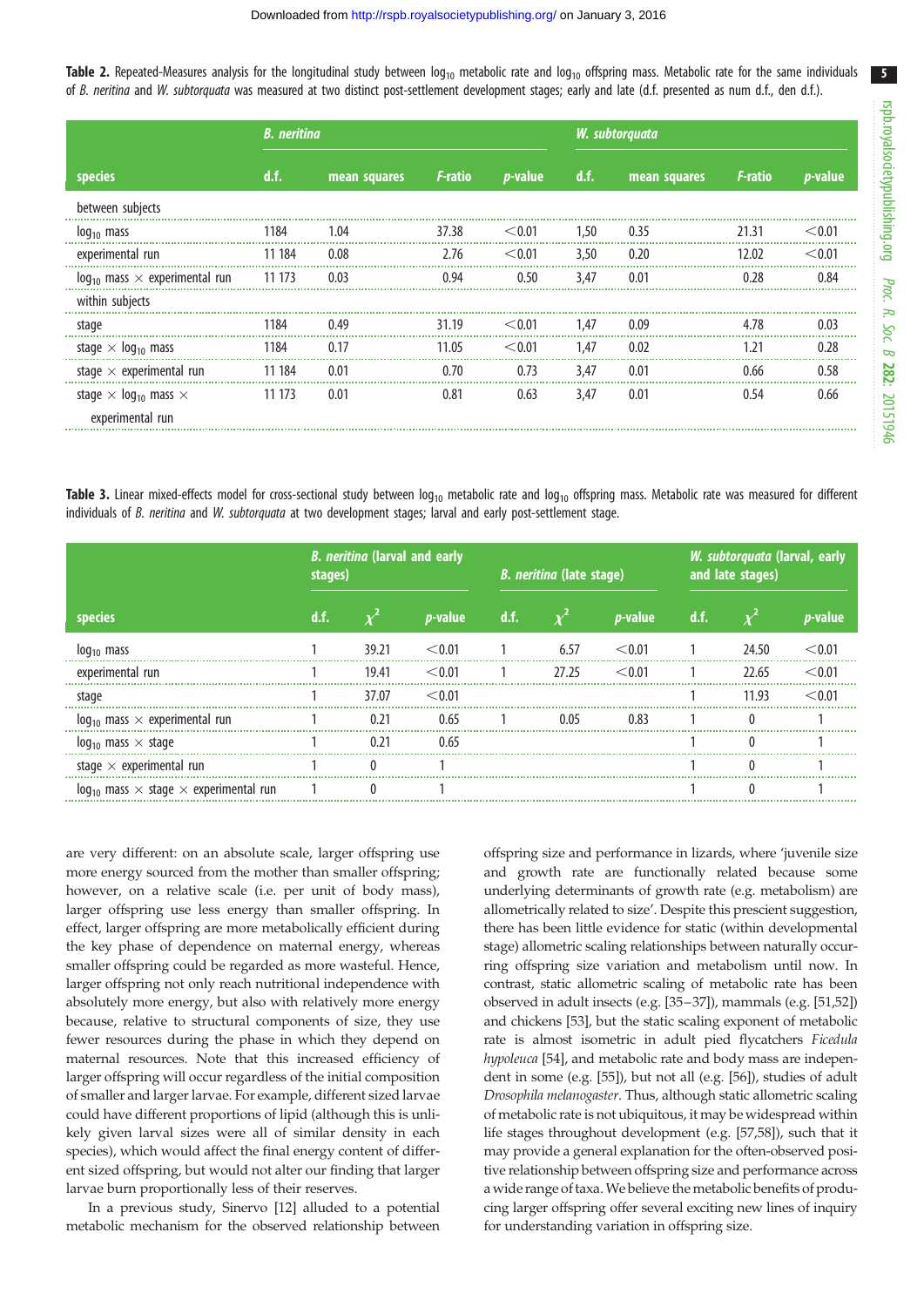<span id="page-5-0"></span>

Figure 1. Predicted lines of best fit per experimental run from linear mixed-effects model ( $\pm$ s.e.) for the relationship between log<sub>10</sub> offspring mass ( $\mu$ g) and log<sub>10</sub> metabolic rate (mJ h<sup>-1</sup>) for *B. neritina*: (a) larval stage, (b) early post-settlement stage, (c) late post-settlement stage and W. subtorquata: (d) larval stage,  $(e)$  early post-settlement stage,  $(f)$  late post-settlement stage. Each line represents an experimental run with a common slope and its own unique intercept per development stage.

#### (b) Hidden metabolic costs of smaller offspring

Life-history theory has long assumed that the fitness benefits of producing smaller offspring come from smaller offspring being 'cheaper' to make, allowing mothers to make many more offspring. While smaller offspring almost certainly require fewer maternal resources to make, our findings show that they use these resources much less efficiently than larger offspring. Per unit of body mass, metamorphosis costs more for smaller offspring than larger offspring. Interestingly, the size– fecundity relationship exacerbates these metabolic costs of producing smaller offspring. To illustrate this, we compare two mothers with equal reproductive investment, but which produce offspring of very different mean size. As shown in [figure 2,](#page-6-0) mothers producing smaller offspring will lose 11 mJ per offspring investment to the metabolic costs of offspring development, while a mother producing larger offspring will lose 19 mJ (figure 2a). Because fecundity is inversely proportional to offspring size, mothers producing smaller offspring will lose 47% of their total investment to metabolic costs of development while mothers producing larger offspring will lose only 22% (figure 2b). While smaller offspring are much cheaper to make initially, they are much more expensive to provision through to nutritional independence—a finding that current life-history theory fails to consider explicitly. For species with post-release care (e.g. mammals and birds), this suggests that any decrease in initial offspring size via egg size or birth weight must be overcompensated for via parentally supplied resources. A simple trade-off between pre- and post-release investment will not yield identical outcomes due to the reduced

efficiency of smaller offspring during development. Instead, a small decrease in offspring size must be accompanied by a larger increase in post-release parental investment. For species with no post-release care, the increased inefficiencies of smaller offspring size will simply exacerbate the costs of smaller initial parental investment, extending the phase that smaller offspring need to feed simply to attain equivalent sizes to larger offspring. These subtle costs of producing smaller offspring should be included in future models of offspring size.

#### (c) Modifiers of the offspring size – energy consumption relationship

Factors that increase the length of the dependent phase should increase the benefits of larger offspring sizes (and also increase the costs of smaller offspring sizes). For example, our results may explain the well-known relationship between temperature and offspring size, whereby mothers often produce larger offspring in cooler temperatures [[59\]](#page-8-0). If temperature affects developmental rates more than metabolic rates, then mothers may make smaller offspring at higher temperatures because the relative costs of development are offset by faster development under those conditions. Conversely, in cooler temperatures where development time is increased to a higher extent than metabolic rate is decreased, offspring will require larger energy stores to reach independence [\[60](#page-8-0)]. In species with extended periods of time that offspring depend on maternal resources (e.g. altricial species of birds), we would expect the benefits of increased egg size to be enhanced,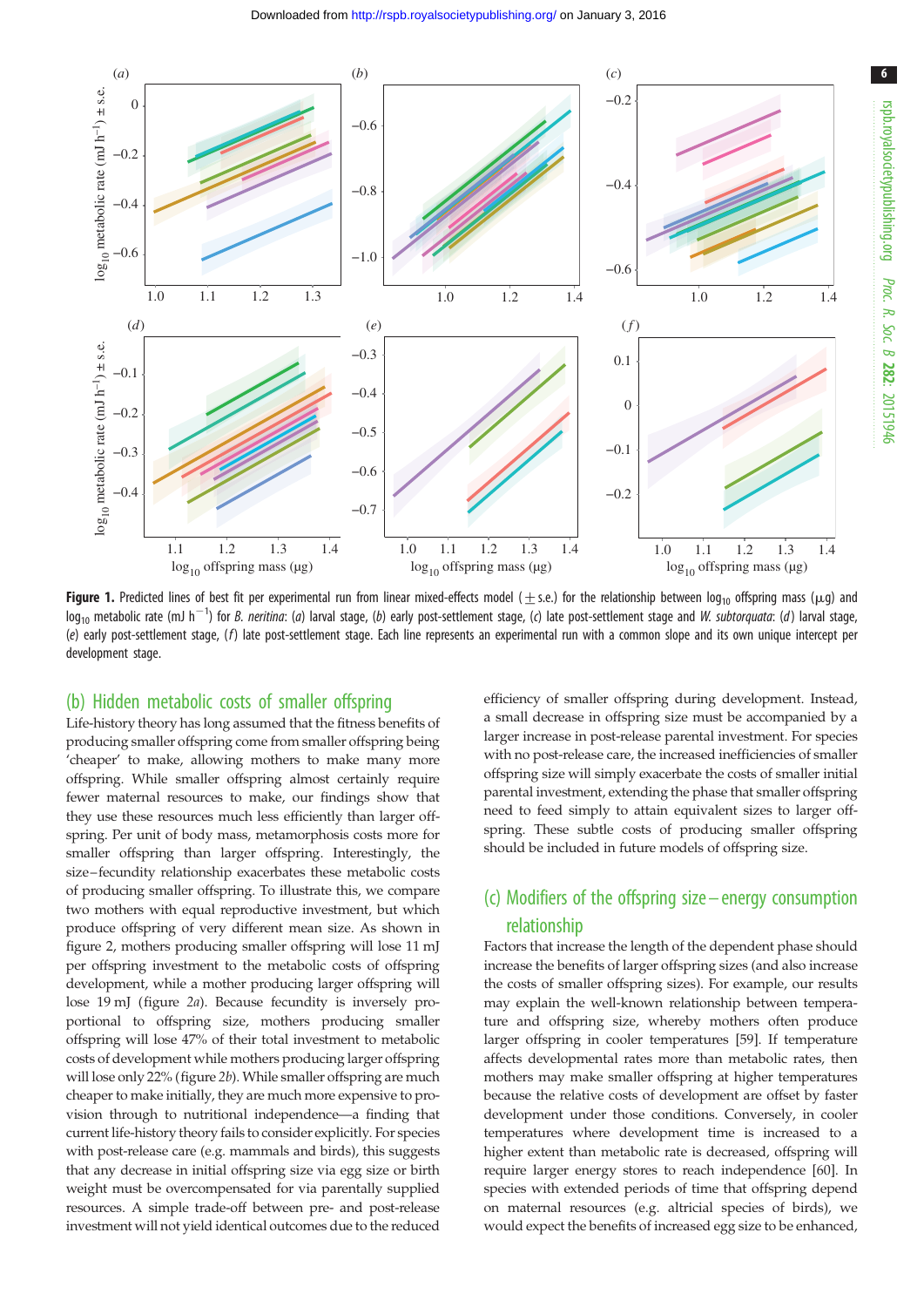<span id="page-6-0"></span>

Figure 2. Schematic showing proportion of energy used by the smallest (6.7  $\mu$ g) and largest (24.5  $\mu$ g) B. neritina larvae observed in our study. (a) Hypothetical isometric relationship (scaling exponent,  $b = 1$ ; as assumed by life-history theory) versus an allometric relationship between size and metabolic rate up until the independent phase based on scaling exponents obtained from our results (larval stage;  $b = 0.76$ , early stage;  $b = 0.76$ , late stage;  $b = 0.29$ ). According to the power function, MR = aM<sup>b</sup>, energy use is directly proportional to body mass in an isometric relationship (where  $b = 1$ ), while in an allometric relationship, smaller offspring use relatively more energy per unit body mass than larger offspring  $(b < 1)$ . (b) The relative amount of energy that is consumed in the dependent phase for mothers with identical total reproductive investments (fecundities based on field observations at our field site) but where one mother produces the largest observed offspring and the other produces the smallest observed offspring. As a proportion of total supplied energy, the fewer, larger offspring in total will use less than half of the maternally supplied energy relative to the many smaller offspring (i.e. mother producing larger offspring: total energy (50 000 mJ)/per offspring energy (87.9 mJ)  $=$  offspring number (569)  $\times$  individual energy burned (19.3)  $=$  total metabolic cost (10 958 mJ)).

and indeed, altricial species do tend to produce larger eggs than precocial species [[61\]](#page-8-0). Similarly, those species with longer incubation periods also have larger egg sizes [[62\]](#page-8-0). In our system, larval period and temperature are key modifiers of the length of the dependent phase. For our study species, the larval phase varies in nature between a few minutes and up to 24 h [[43\]](#page-8-0). A relatively long larval period of 12 h (and the same size-specific metabolic rate) would therefore yield an almost twofold increase in the differential of efficiency between big and small larvae in B. neritina and W. subtorquata (1.8 and 1.6 times, respectively). Our results may provide an explanation for the finding that larger larvae cope better with prolonged swimming periods in B. neritina. Burgess et al. [[46\]](#page-8-0) found that extending the larval period reduces postmetamorphic performance, but that smaller larvae showed the greatest reductions in performance relative to larger larvae. Furthermore, larger larvae in both B. neritina and W. subtorquata tend to reject low-quality settlement sites for longer than smaller larvae, thereby increasing their chances of colonizing higher quality environments [[46](#page-8-0)]. Our results suggest that larger larvae can afford to be more selective of their settlement environment for longer, because the costs of extending the larval period are less for larger larvae relative to smaller larvae. Our results may therefore explain the well-known but poorly understood

relationship between offspring size and larval duration in marine invertebrates with non-feeding larvae [[63](#page-8-0)]. If the patterns found here also apply to feeding larvae, the effects of egg size on metabolic efficiency could be even more profound. In such species, whose larval periods can extend for weeks to months depending on food and habitat availability (as reviewed in Strathmann [[64](#page-8-0)]), even slight differences in relative metabolic rates will be magnified over such extended periods of time. An important next step will be to repeat our study in species with feeding larvae.

It is important to note that our results are subject to a number of caveats. First, we assume that carbon content scales isometrically and with the same intercepts across our offspring size range for all of our experimental runs. Any divergence from these assumptions may explain the run effects observed in both species. If carbon content is affected by variables other than offspring size, then this may alter our estimates of energy use. However, our main finding that larger larvae use relatively less energy is unaffected by whether carbon content is consistent across runs. Second, we found allometric relationships between offspring size and metabolic rate for two very different species from the same phylum; however, it is too soon to generalize as to whether our findings hold more broadly. Instead, our proposed mechanism remains an 7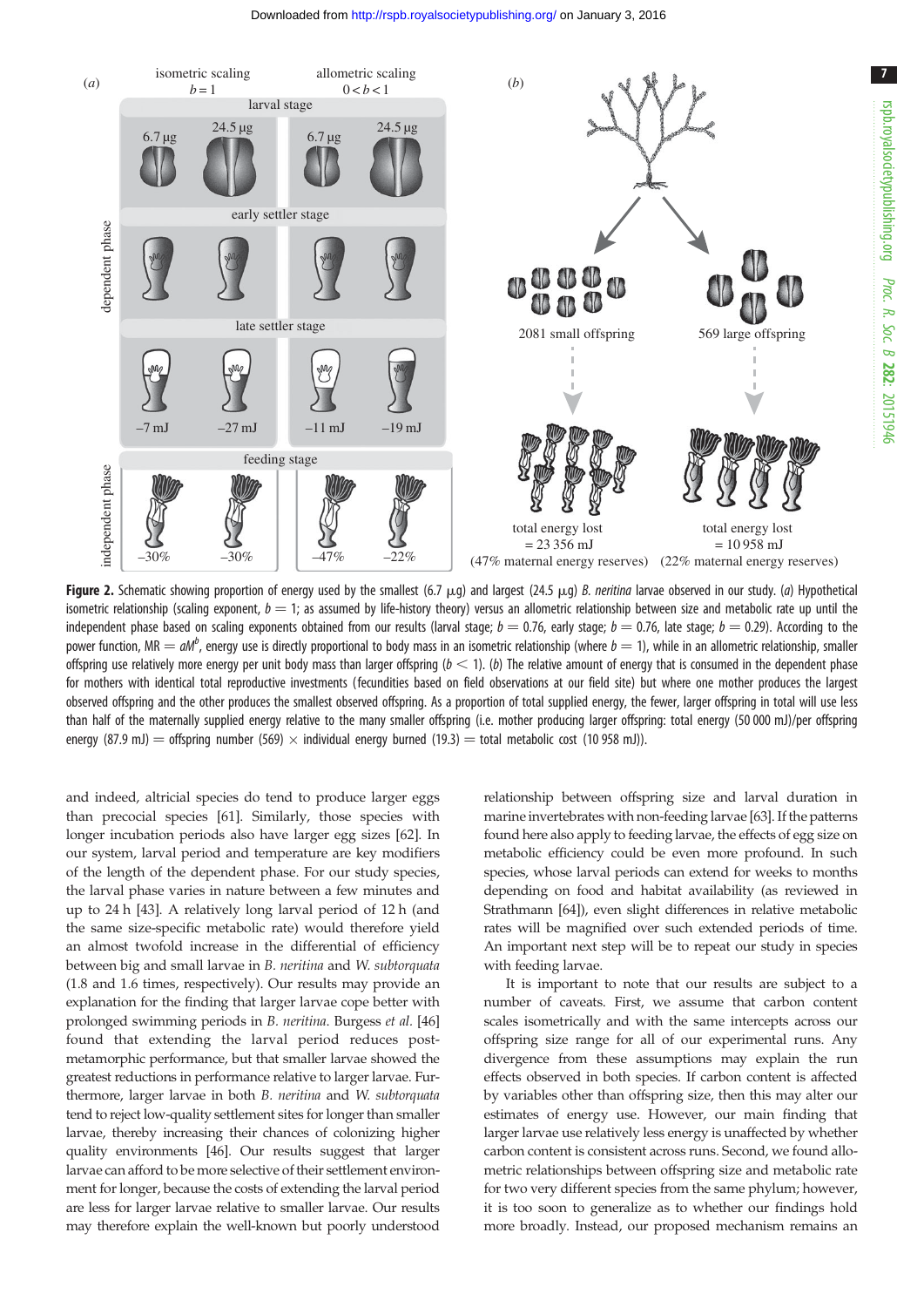8

<span id="page-7-0"></span>attractive, but speculative, hypothesis as to why larger offspring perform better than smaller offspring, and more tests of static allometry in metabolic rate across offspring sizes in other taxa are needed.

## 5. Conclusion

We found that the scaling exponent of metabolic rate was less than 1 throughout the dependent phase in two marine bryozoans, B. neritina and W. subtorquata. We propose that the allometric scaling of metabolic rate during early development has important life-history consequences but, at this stage, must restrict our conclusions to the two species tested. Larger offspring are provisioned with more energy than smaller offspring but, because metabolic rate scales allometrically with offspring size, larger offspring use energy at a relatively lower rate than smaller individuals. Therefore, all else being equal, larger offspring should reach independence with a higher proportion of maternal investment than smaller offspring. Our results may provide a general explanation for why larger offspring do perform better than smaller offspring, given that most animals show allometry with respect to metabolism and that we expect the increased relative efficiencies of larger offspring to be widespread. However, this hypothesis requires further testing. Furthermore, our results show that there are intrinsic benefits to producing larger offspring (i.e. they are more efficient users of maternal resources). Hence, for these species at least, conditions that favour the production of smaller offspring must overcome the intrinsic metabolic benefits of increased size. Despite the extensive theoretical treatment of offspring size, we are unaware of extant theory that explicitly considers the metabolic benefits of increased offspring size. Development of such theory is an important next step.

Data accessibility. Dryad data reference: [http://dx.doi.org/10.5061/](http://dx.doi.org/10.5061/dryad.47ft4) [dryad.47ft4.](http://dx.doi.org/10.5061/dryad.47ft4)

Authors' contributions. A.K.P. carried out the experimental work, data analysis, participated in the design of the study and drafted the manuscript; D.J.M. and C.R.W. conceived the design of the study and helped with analysis and interpretation of data and drafting of the manuscript. All authors contributed substantially to revisions and gave final approval for publication.

Competing interests. The authors have no competing interests.

Funding. This research was supported by an Australian Postgraduate Award (A.K.P.) and grants from the Australian Research Council (D.J.M. and C.R.W.).

Acknowledgements. The authors wish to thank Royal Brighton Yacht Club and Blairgowrie Yacht Squadron for access to field collection sites, and M. Lagos Orostica, H. Cameron and A. Pantorno for field and technical assistance. We thank H. Klug, A. Woods, K. Monro and two anonymous reviewers for comments that greatly improved our manuscript.

## **References**

- 1. Stearns SC. 1992 The evolution of life histories. New York, NY: Oxford University Press.
- 2. Fox CW, Czesak ME. 2000 Evolutionary ecology of progeny size in arthropods. Annu. Rev. Entomol. 45, 341– 369. ([doi:10.1146/annurev.ento.45.1.341\)](http://dx.doi.org/10.1146/annurev.ento.45.1.341)
- 3. Krist M. 2011 Egg size and offspring quality: a meta-analysis in birds. Biol. Rev.  $86$ ,  $692 - 716$ . [\(doi:10.1111/j.1469-185X.2010.00166.x](http://dx.doi.org/10.1111/j.1469-185X.2010.00166.x))
- 4. Marshall DJ, Keough MJ. 2008 The relationship between offspring size and performance in the sea. Am. Nat. 171, 214– 224. [\(doi:10.1086/524954](http://dx.doi.org/10.1086/524954))
- 5. Allen RM, Buckley YM, Marshall DJ. 2008 Offspring size plasticity in response to intraspecific competition: an adaptive maternal effect across lifehistory stages. Am. Nat. **171**, 225-237. [\(doi:10.](http://dx.doi.org/10.1086/524952) [1086/524952](http://dx.doi.org/10.1086/524952))
- 6. Janzen FJ, Tucker JF, Paukstis GL. 2000 Experimental analysis of an early life-history stage: avian predation selects for larger body size of hatchling turtles. J. Evol. Biol. 13, 947– 954. [\(doi:10.1046/j.](http://dx.doi.org/10.1046/j.1420-9101.2000.00234.x) [1420-9101.2000.00234.x\)](http://dx.doi.org/10.1046/j.1420-9101.2000.00234.x)
- 7. Chen BJW, During HJ, Vermeulen PJ, Anten NR. 2014 The presence of a below-ground neighbour alters within-plant seed size distribution in Phaseolus vulgaris. Ann. Bot. 114, 937-943.
- Hutchings JA. 1991 Fitness consequences of variation in egg size and food abundance in brook trout Salelinus fontinalis. Evolution 45, 1162 – 1168. [\(doi:10.2307/2409723\)](http://dx.doi.org/10.2307/2409723)
- Kaplan RH. 1992 Greater maternal investment can decrease offspring survival in the frog Bombina orientalis. Ecology 73, 280 – 288. [\(doi:10.2307/](http://dx.doi.org/10.2307/1938739) [1938739\)](http://dx.doi.org/10.2307/1938739)
- 10. Plaistow SJ, Lapsley CT, Benton TG. 2006 Contextdependent intergenerational effects: the interaction between past and present environments and its effect on population dynamics. Am. Nat. 167, 206 – 215. [\(doi:10.1086/499380](http://dx.doi.org/10.1086/499380))
- 11. Smith CC, Fretwell SD. 1974 Optimal balance between size and number of offspring. Am. Nat. 108, 499 – 506. [\(doi:10.1086/282929](http://dx.doi.org/10.1086/282929))
- 12. Sinervo B. 1990 Experimental and comparative analyses of egg size in lizards: constraints on the adaptive evolution of maternal investment per offspring. In The unity of evolutionary biology (ed. EC Dudley), pp. 725 – 734. Portland, OR: Dioscordies Press.
- 13. Chambers RC, Leggett WC, Brown JA. 1989 Egg size, female effects, and the correlations between early life-history traits of capelin, Mallotis villosus: an appraisal at the individual level. Fish. Bull. 87,  $515 - 523$ .
- 14. McEdward LA, Coulter LK. 1987 Egg volume and energetic content are not correlated among sibling offspring of starfish: implications for life-history theory. Evolution 41, 914–917. [\(doi:10.2307/2408900\)](http://dx.doi.org/10.2307/2408900)
- 15. Aubret F. 2012 Body-size evolution on islands: are adult size variations in tiger snakes a nonadaptive consequence of selection on birth size? Am. Nat. 179, 756 – 767. [\(doi:10.1086/665653](http://dx.doi.org/10.1086/665653))
- 16. Hart MW. 1995 What are the costs of small egg size for a marine invertebrate with feeding planktonic larvae. Am. Nat. 146, 415– 426. [\(doi:10.1086/285807\)](http://dx.doi.org/10.1086/285807)
- 17. Rivest BR. 1983 Development and the influence of nurse egg allotment on hatching size in Searlesia

dira (Reeve, 1846) (Prosobranchia, Buccinidae). J. Exp. Mar. Biol. Ecol. 69, 217– 241. [\(doi:10.1016/](http://dx.doi.org/10.1016/0022-0981(83)90071-0) [0022-0981\(83\)90071-0](http://dx.doi.org/10.1016/0022-0981(83)90071-0))

- 18. Reznick DN, Butler MJ, Rodd FH, Ross P. 1996 Lifehistory evolution in quppies (Poecilia reticulata) 6. Differential mortality as a mechanism for natural selection. Evolution 50, 1651 - 1660. [\(doi:10.2307/](http://dx.doi.org/10.2307/2410901) [2410901](http://dx.doi.org/10.2307/2410901))
- 19. Roff DA. 1992 The evolution of life histories: theory and analysis. New York, NY: Chapman and Hall.
- 20. Litvak MK, Leggett WC. 1992 Age and size-selective predation on larval fishes: the bigger-is-better hypothesis revisited. Mar. Ecol. Prog. Ser. 81, 13– 24. [\(doi:10.3354/meps081013](http://dx.doi.org/10.3354/meps081013))
- 21. White CR, Kearney MR. 2014 Metabolic scaling in animals: methods, empirical results, and theoretical explanations. Compr. Physiol. 4, 231– 256. ([doi:10.](http://dx.doi.org/10.1002/cphy.c110049) [1002/cphy.c110049\)](http://dx.doi.org/10.1002/cphy.c110049)
- 22. Brown JH, Gillooly JF, Allen AP, Savage VM, West GB. 2004 Toward a metabolic theory of ecology. Ecology 85, 1771– 1789. [\(doi:10.1890/03-9000](http://dx.doi.org/10.1890/03-9000))
- 23. Glazier DS. 2005 Beyond the '3/4-power law': variation in the intra- and interspecific scaling of metabolic rate in animals. Biol. Rev. 80, 611 – 662. ([doi:10.1017/s1464793105006834](http://dx.doi.org/10.1017/s1464793105006834))
- 24. Kooijman SALM. 2010 Dynamic energy budget theory for metabolic organisation. Cambridge, UK: Cambridge University Press.
- 25. Glazier DS. 2010 A unifying explanation for diverse metabolic scaling in animals and plants. Biol. Rev. 85, 111–138. ([doi:10.1111/j.1469-185X.2009.00095.x](http://dx.doi.org/10.1111/j.1469-185X.2009.00095.x))
- 26. White CR, Kearney MR, Matthews PGD, Kooijman SALM, Marshall DJ. 2011 A manipulative test of